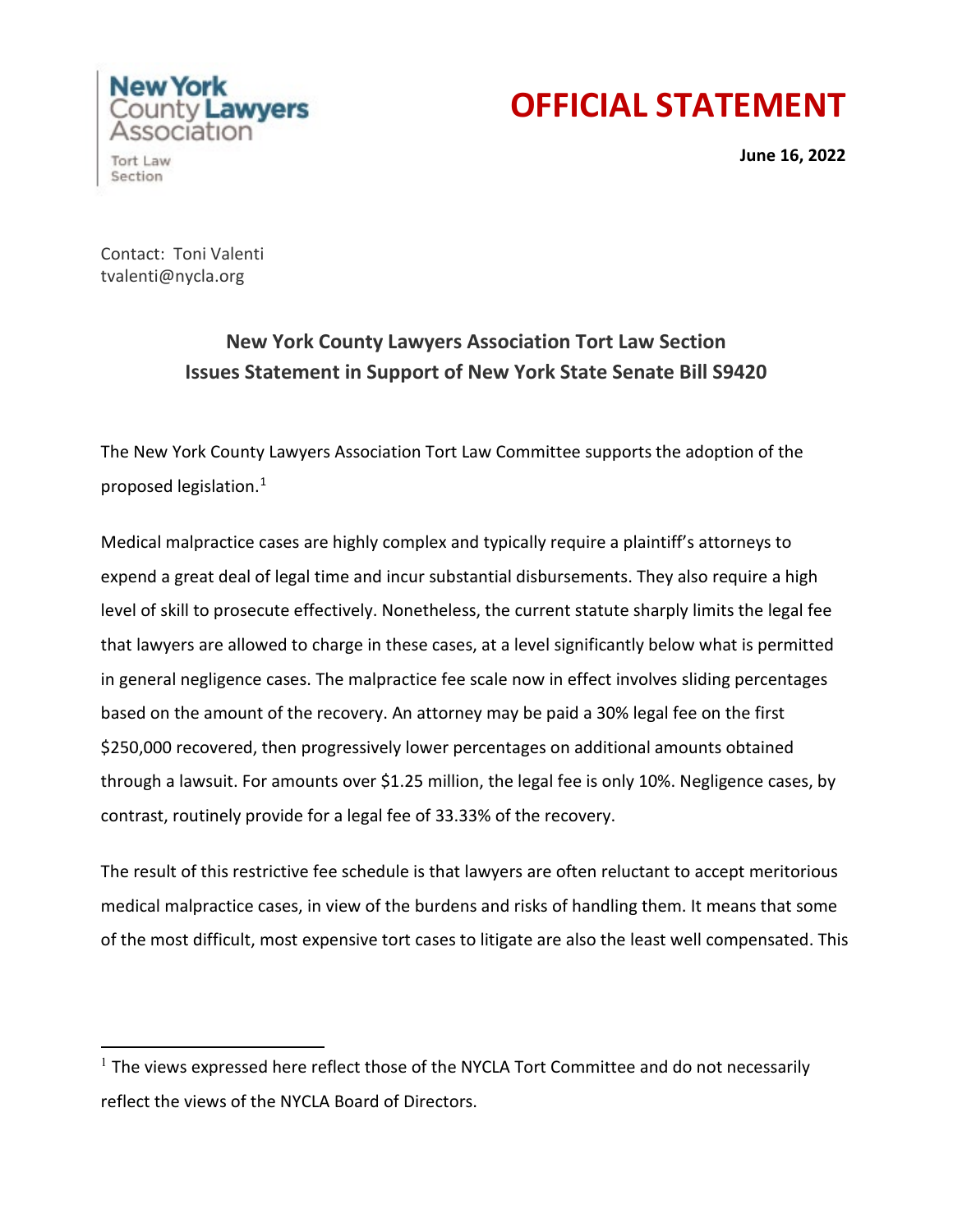impedes injured parties' access to counsel and may result in otherwise viable cases not being brought. Many skilled attorneys elect not to handle medical malpractice cases at all.

The currently effective fee schedule also has been rendered increasingly inequitable by the effect of inflation. The law was last modified in 1986. The \$250,000 threshold that was deemed appropriate for a 30% legal fee in 1986 would be in excess of \$650,000 in today's dollars.

See Bureau of Labor Statistics CPI Inflation Calculator (accessible at [https://www.bls.gov/data/inflation\\_calculator.htm\)](https://www.bls.gov/data/inflation_calculator.htm). The dollar amounts, however, have not been adjusted in more than two decades.

The proposed legislation gives a potential plaintiff the choice of a modernized sliding fee schedule or authorizing a fee of up to 33.33% of a recovery, the same as would be applicable in a negligence case. This would bring about greater parity between the contingent fees charged in negligence cases and those charged in medical malpractice cases, thereby expanding access to representation. The Committee is of the view that the 33.33% ceiling for an agreed upon fee is sensible and appropriate, and that there is no sound reason a medical malpractice case should be required by law to be compensated at a lesser level than a general negligence one if the parties wish to agree otherwise.

The bill would further authorize attorneys who were retained on the sliding fee scale to seek an enhanced fee, though not to exceed one-third of the recovery. It identifies factors that "shall" be considered by the Court, including "whether the performance of the attorney was superior," and provides that the attorney "need not submit the number of hours expended." The Committee is of the view that the proposed language concerning fee enhancements could be refined to clarify that the expenditure of an extraordinary amount of time by an attorney on a case, or other factors significant to the Court, can be a basis for an enhanced fee, but does not oppose the concept that it is permissible for an attorney to seek a fee enhancement at the conclusion of a case if otherwise authorized in the retainer.

For all these reasons, the Committee supports the enactment of the legislation.